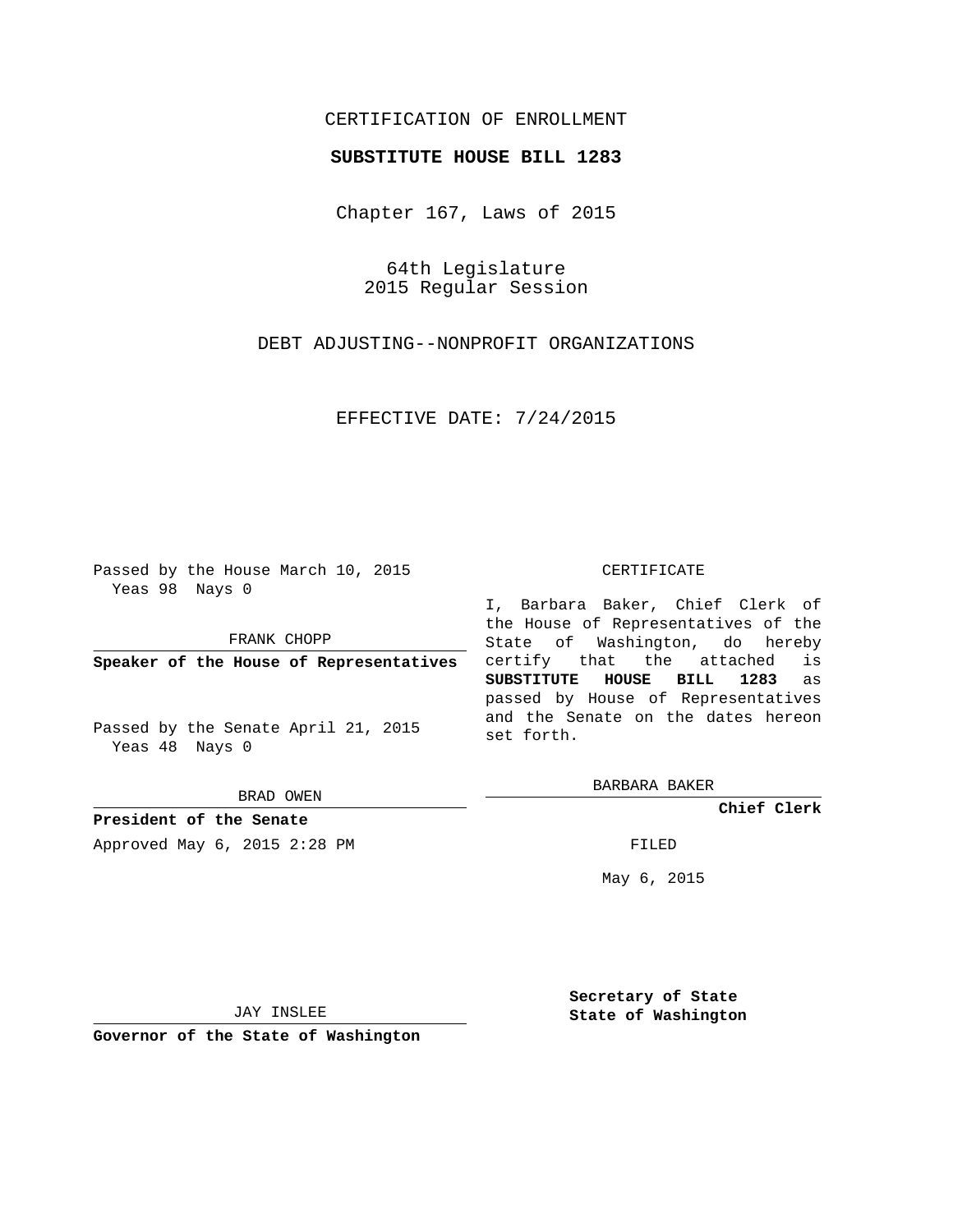## **SUBSTITUTE HOUSE BILL 1283**

Passed Legislature - 2015 Regular Session

**State of Washington 64th Legislature 2015 Regular Session**

**By** House Business & Financial Services (originally sponsored by Representatives Parker, Kirby, and Vick)

READ FIRST TIME 01/30/15.

 AN ACT Relating to nonprofit organizations engaged in debt adjusting; amending RCW 18.28.080 and 18.28.120; reenacting and amending RCW 18.28.010; and adding a new section to chapter 18.28 4 RCW.

BE IT ENACTED BY THE LEGISLATURE OF THE STATE OF WASHINGTON:

 **Sec. 1.** RCW 18.28.010 and 2012 c 56 s 1 are each reenacted and 7 amended to read as follows:

 Unless a different meaning is plainly required by the context, the following words and phrases as hereinafter used in this chapter 10 shall have the following meanings:

 (1) "Debt adjuster," which includes any person known as a debt pooler, debt manager, debt consolidator, debt prorater, or credit counselor, is any person engaging in or holding himself or herself out as engaging in the business of debt adjusting for compensation. 15 The term shall not include:

 (a) Attorneys-at-law, escrow agents, accountants, broker-dealers in securities, or investment advisors in securities, while performing services solely incidental to the practice of their professions;

 (b) Any person, partnership, association, or corporation doing business under and as permitted by any law of this state or of the United States relating to banks, consumer finance businesses,

p. 1 SHB 1283.SL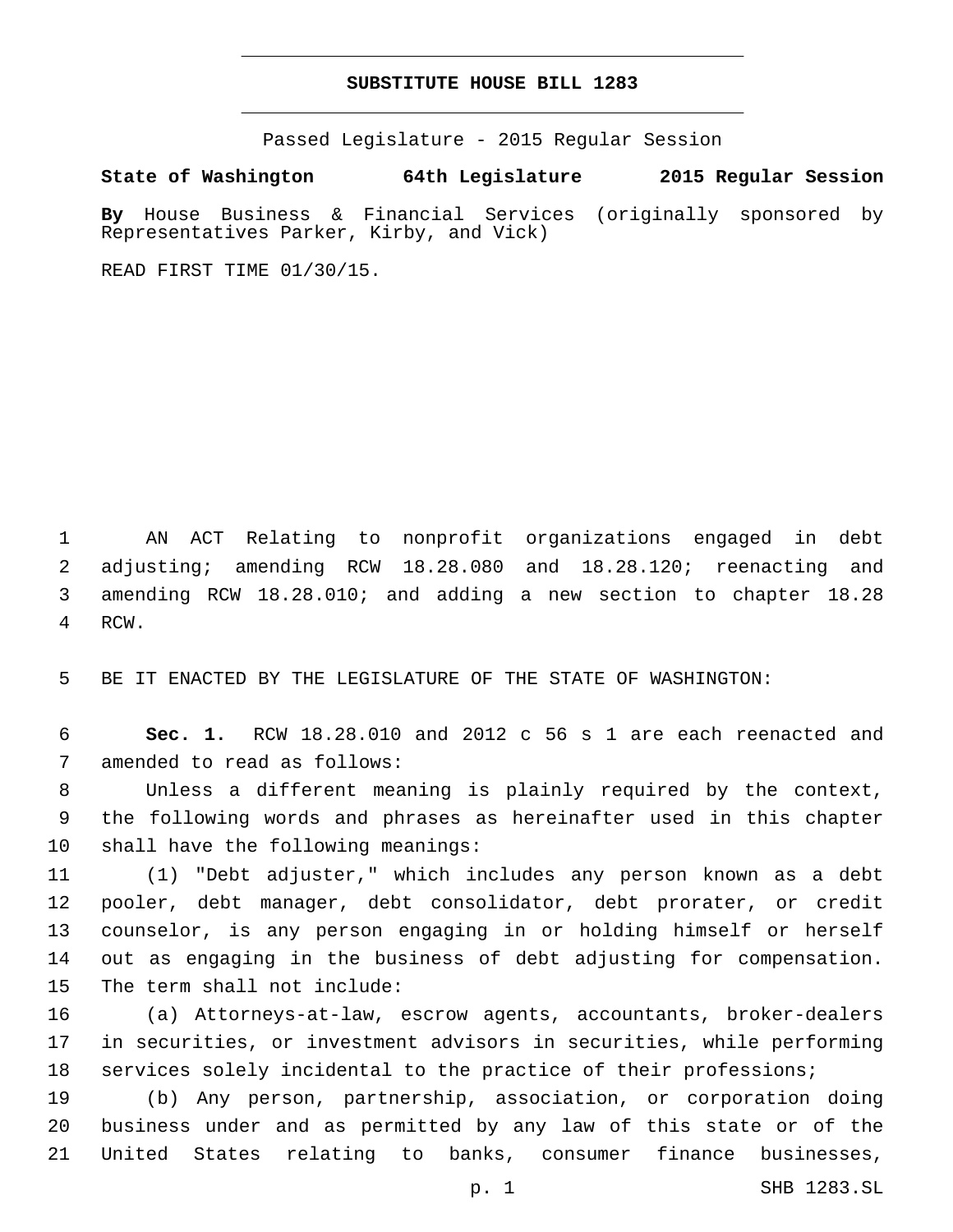consumer loan companies, trust companies, mutual savings banks, savings and loan associations, building and loan associations, credit unions, crop credit associations, development credit corporations, industrial development corporations, title insurance companies, insurance companies, or third-party account administrators;

 (c) Persons who, as employees on a regular salary or wage of an employer not engaged in the business of debt adjusting, perform 8 credit services for their employer;

 (d) Public officers while acting in their official capacities and 10 persons acting under court order;

 (e) Any person while performing services incidental to the dissolution, winding up or liquidation of a partnership, corporation, 13 or other business enterprise;

 (f) Nonprofit organizations dealing exclusively with debts owing from commercial enterprises to business creditors;

 (g) Nonprofit organizations engaged in debt adjusting and which do not assess against the debtor a service charge in excess of 18 fifteen dollars per month.

 (2) "Debt adjusting" means the managing, counseling, settling, adjusting, prorating, or liquidating of the indebtedness of a debtor, or receiving funds for the purpose of distributing said funds among creditors in payment or partial payment of obligations of a debtor.

 (3) "Debt adjusting agency" is any partnership, corporation, or association engaging in or holding itself out as engaging in the 25 business of debt adjusting.

 (4) "Fair share" means the creditor contributions paid to 27 nonprofit debt adjusters by the creditors whose consumers receive 28 debt adjusting services from the nonprofit debt adjusters and pay down their debt accordingly. "Fair share" does not include grants received by nonprofit debt adjusters for services unrelated to debt adjusting.

 (5) "Financial institution" means any person doing business under the laws of any state or the United States relating to commercial banks, bank holding companies, savings banks, savings and loan 35 associations, trust companies, or credit unions.

  $((+5+)(6)$  "Third-party account administrator" means an independent entity that holds or administers a dedicated bank account for fees and payments to creditors, debt collectors, debt adjusters, or debt adjusting agencies in connection with the renegotiation,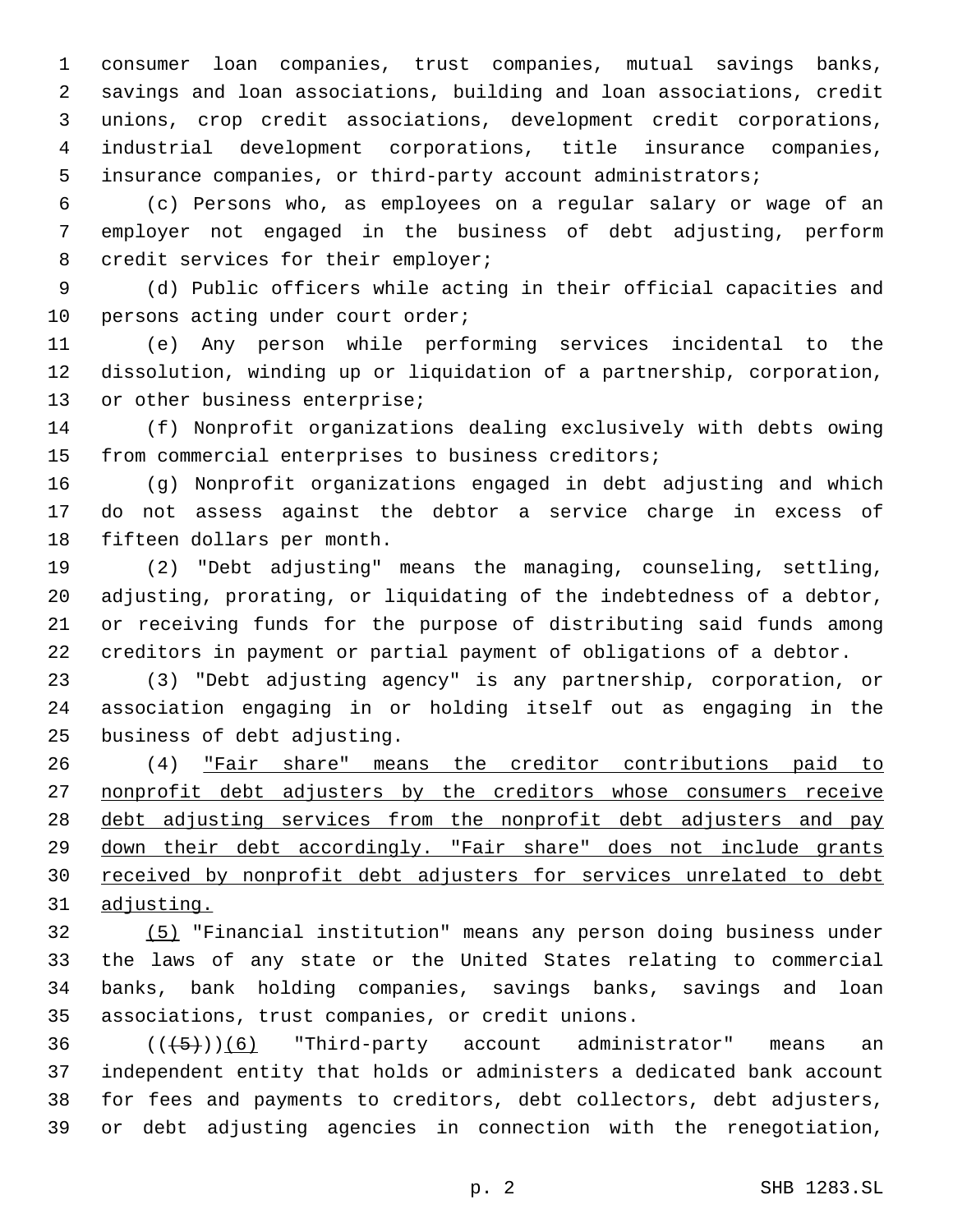settlement, reduction, or other alteration of the terms of payment or 2 other terms of a debt.

 **Sec. 2.** RCW 18.28.080 and 2012 c 56 s 2 are each amended to read 4 as follows:

 (1) By contract a debt adjuster may charge a reasonable fee for debt adjusting services. The total fee for debt adjusting services, including, but not limited to, any fee charged by a financial institution or a third-party account administrator, may not exceed fifteen percent of the total debt listed by the debtor on the contract. The fee retained by the debt adjuster from any one payment made by or on behalf of the debtor may not exceed fifteen percent of the payment not including fair share contributions to a nonprofit debt adjuster. The debt adjuster may make an initial charge of up to twenty-five dollars which shall be considered part of the total fee. If an initial charge is made, no additional fee may be retained which will bring the total fee retained to date to more than fifteen percent of the total payments made to date. No fee whatsoever shall be applied against rent and utility payments for housing.

 In the event of cancellation or default on performance of the contract by the debtor prior to its successful completion, the debt adjuster may collect in addition to fees previously received, six percent of that portion of the remaining indebtedness listed on said contract which was due when the contract was entered into, but not to 24 exceed twenty-five dollars.

 (2) A debt adjuster shall not be entitled to retain any fee until notifying all creditors listed by the debtor that the debtor has engaged the debt adjuster in a program of debt adjusting.

 (3) The department of financial institutions has authority to 29 enforce compliance with this section.

 **Sec. 3.** RCW 18.28.120 and 1999 c 151 s 106 are each amended to 31 read as follows:

32 A debt adjuster shall not:

 (1) Take any contract, or other instrument which has any blank 34 spaces when signed by the debtor;

 (2) Receive or charge any fee in the form of a promissory note or other promise to pay or receive or accept any mortgage or other security for any fee, whether as to real or personal property;

38 (3) Lend money or credit;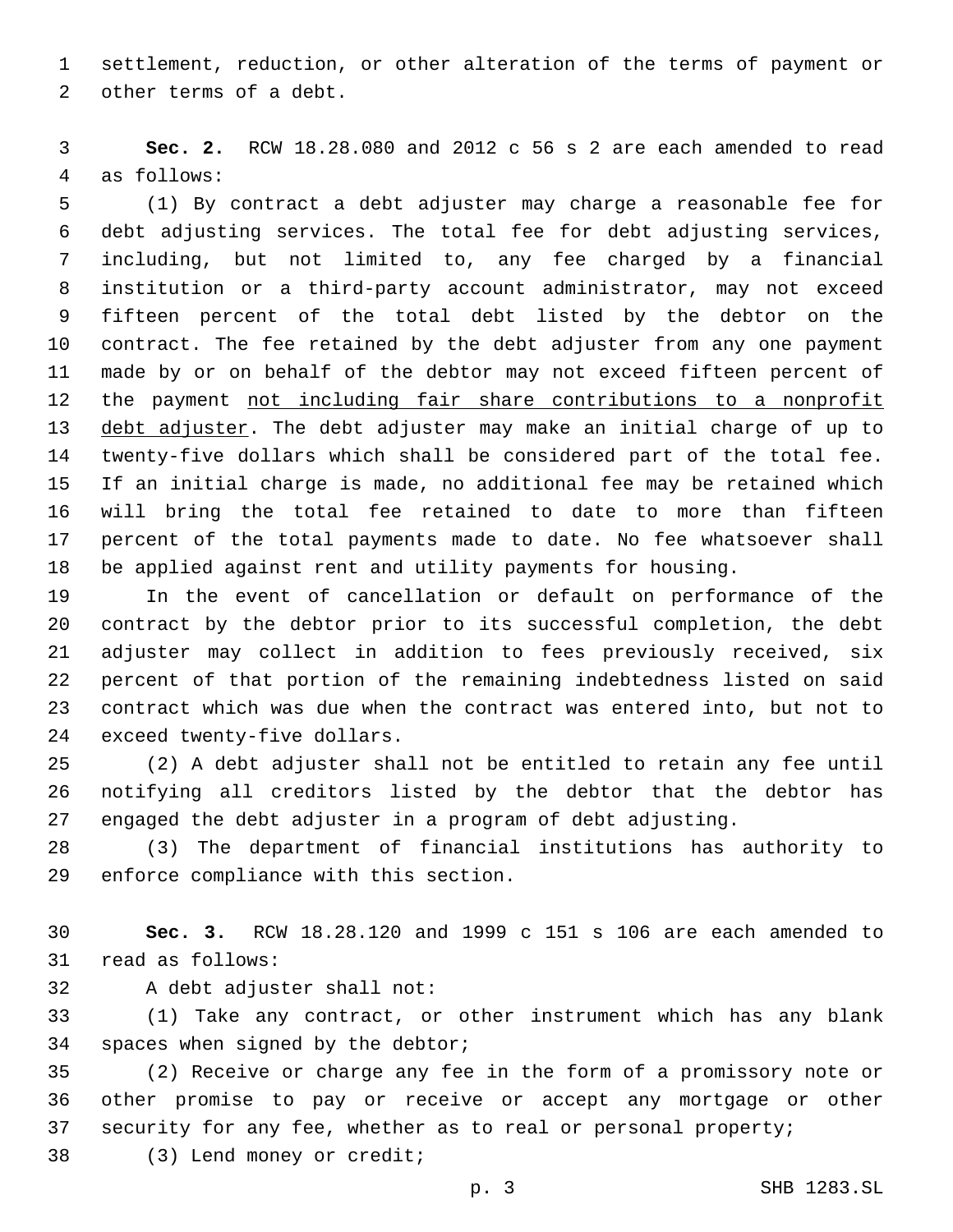(4) Take any confession of judgment or power of attorney to confess judgment against the debtor or appear as the debtor in any 3 judicial proceedings;

 (5) Take, concurrent with the signing of the contract or as a part of the contract or as part of the application for the contract, a release of any obligation to be performed on the part of the debt 7 adjuster;

 (6) Advertise services, display, distribute, broadcast or televise, or permit services to be displayed, advertised, distributed, broadcasted or televised in any manner whatsoever wherein any false, misleading or deceptive statement or representation with regard to the services to be performed by the 13 debt adjuster, or the charges to be made therefor, is made;

 (7) Offer, pay, or give any cash, fee, gift, bonus, premiums, reward, or other compensation to any person for referring any 16 prospective customer to the debt adjuster;

 (8) Receive any cash, fee, gift, bonus, premium, reward, or other compensation, other than fair share contributions to a nonprofit debt 19 adjuster, from any person other than the debtor or a person in the debtor's behalf in connection with his or her activities as a debt 21 adjuster; or

 (9) Disclose to anyone the debtors who have contracted with the debt adjuster; nor shall the debt adjuster disclose the creditors of 24 a debtor to anyone other than: (a) The debtor; or (b) another creditor of the debtor and then only to the extent necessary to secure the cooperation of such a creditor in a debt adjusting plan.

 NEW SECTION. **Sec. 4.** A new section is added to chapter 18.28 28 RCW to read as follows:

 (1) Any nonprofit organization engaged in debt adjusting in this 30 state or exempt from this chapter pursuant to RCW  $18.28.010(1)(g)$  shall provide the following information to the department of financial institutions in a form prescribed by the department by June 33 30, 2016, and again on June 30, 2017:

 (a) The number and percentage of Washington debtors for whom the debt adjuster provides or provided debt adjusting services in the previous year who became inactive in, canceled, or terminated those services without settlement of all of the debtor's debts, by year of 38 enrollment;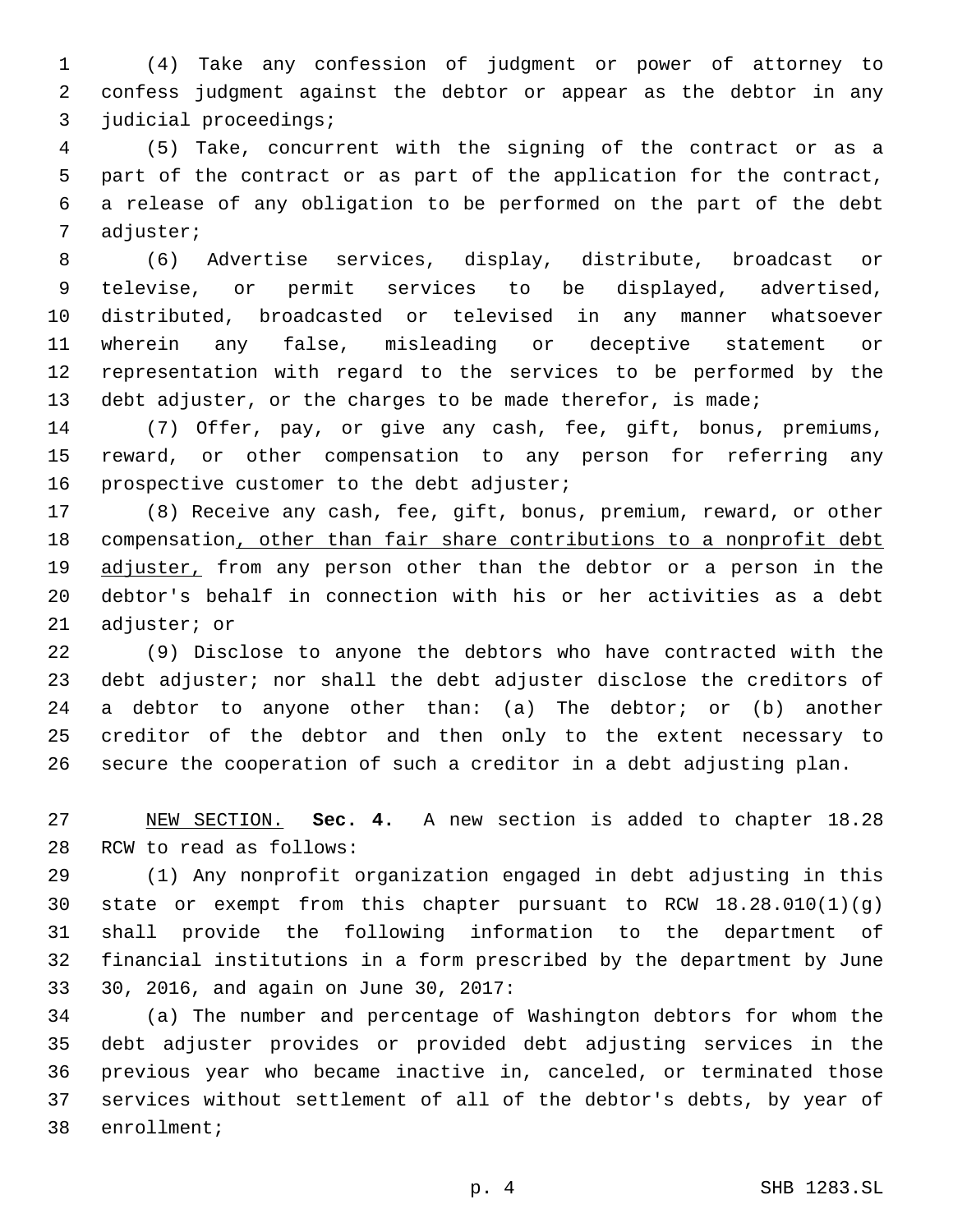(b) The total fees collected from Washington debtors during the 2 previous year;

 (c) The total fair share contributions collected from creditors 4 of Washington debtors during the previous year;

 (d) For each debtor for whom the debt adjuster provides debt adjusting services:6

7 (i) The date of contracting;

 (ii) The number of debts included in the contract between the 9 debt adjuster and the debtor;

 (iii) The principal amount of each debt at the time the contract 11 was signed;

 (iv) The source of each debtor's obligation, categorized as credit card, student loans, auto, medical, small loans under chapter 14 31.45 RCW, other secured debt, and other unsecured debt;

(v) Whether each debt is active, terminated, or settled;

 (vi) If a debt has been settled, the settlement amount of the debt and the savings amount, calculated by subtracting the amount paid to settle the debt from the principal amount of the debt at the 19 time the contract was signed; and

 (vii) The total fees charged to the debtor and how the fees were 21 calculated;

 (e) For Washington debtors who became inactive in, canceled, or terminated debt adjuster services during the previous year, the number and percentage of debtors who, as measured by the aggregate 25 amount of each debtor's enrolled debts:

(i) Settled zero percent of their enrolled debt;

(ii) Settled up to twenty-five percent of their enrolled debt;

 (iii) Settled twenty-five percent to fifty percent of their 29 enrolled debt;

 (iv) Settled fifty-one percent to seventy-five percent of their 31 enrolled debt;

 (v) Settled seventy-six percent to ninety-nine percent of their 33 enrolled debt;

 (f) The number and percentage of Washington debtors for whom the debt adjuster provides or provided debt adjusting services in the previous three years who fully settled one hundred percent of their enrolled debt through those debt adjusting services, by year of 38 enrollment; and

 (g)(i) The nonprofit organization's form 990 submitted to the internal revenue service in the preceding year; or